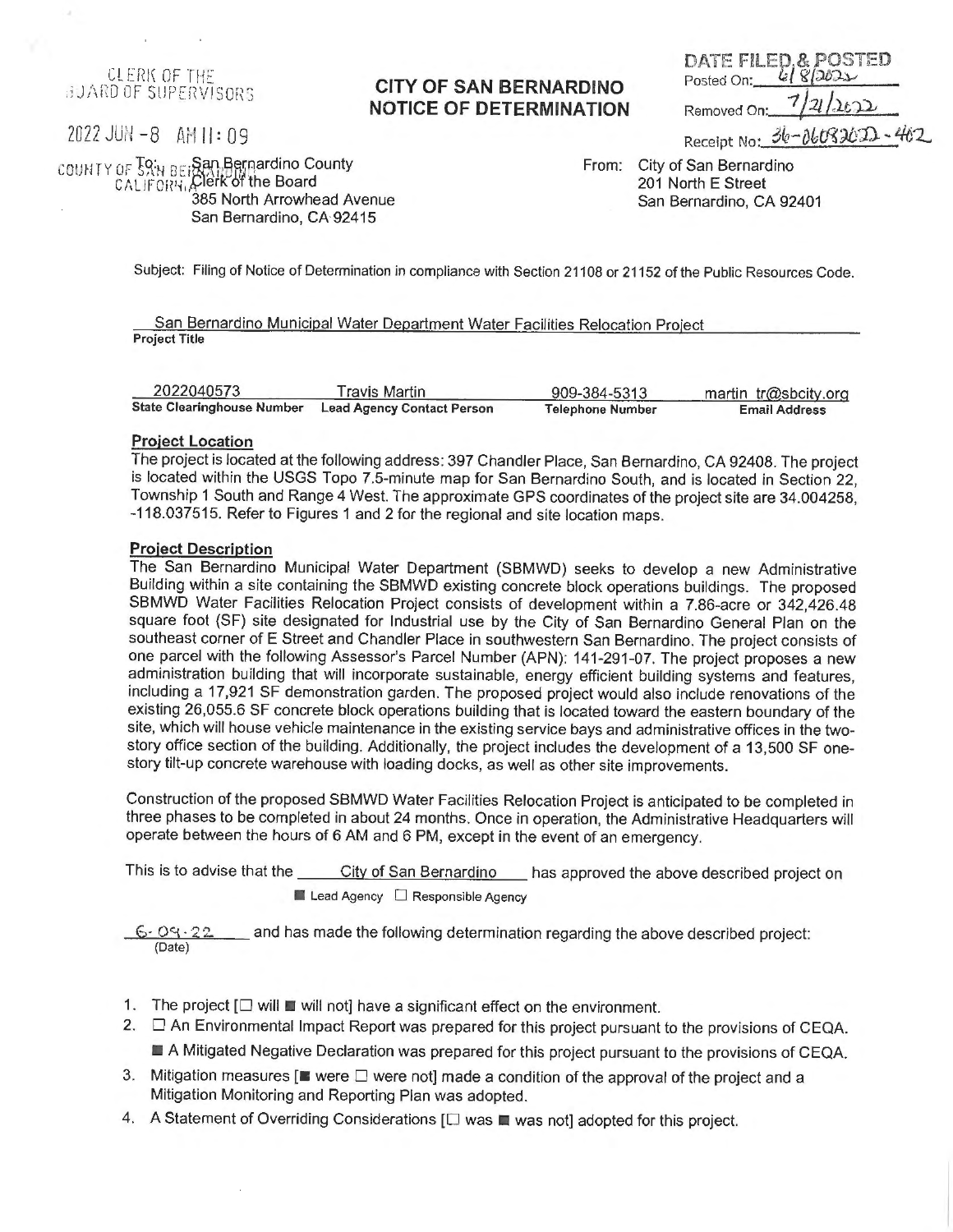# **Notice of Determination, page 2 of 2**

 $\bar{\mathcal{A}}$  $\alpha = 10$ 

 $\ddot{\phantom{a}}$ 

This is to certify that the Mitigated Negative Declaration/Initial Study and record of project approval is available to the general public at:

City of San Bernardino, Planning Division, 201 North E Street, San Bernardino, CA 92401

Signature 1/2 Associate PLANNER<br>Signature Date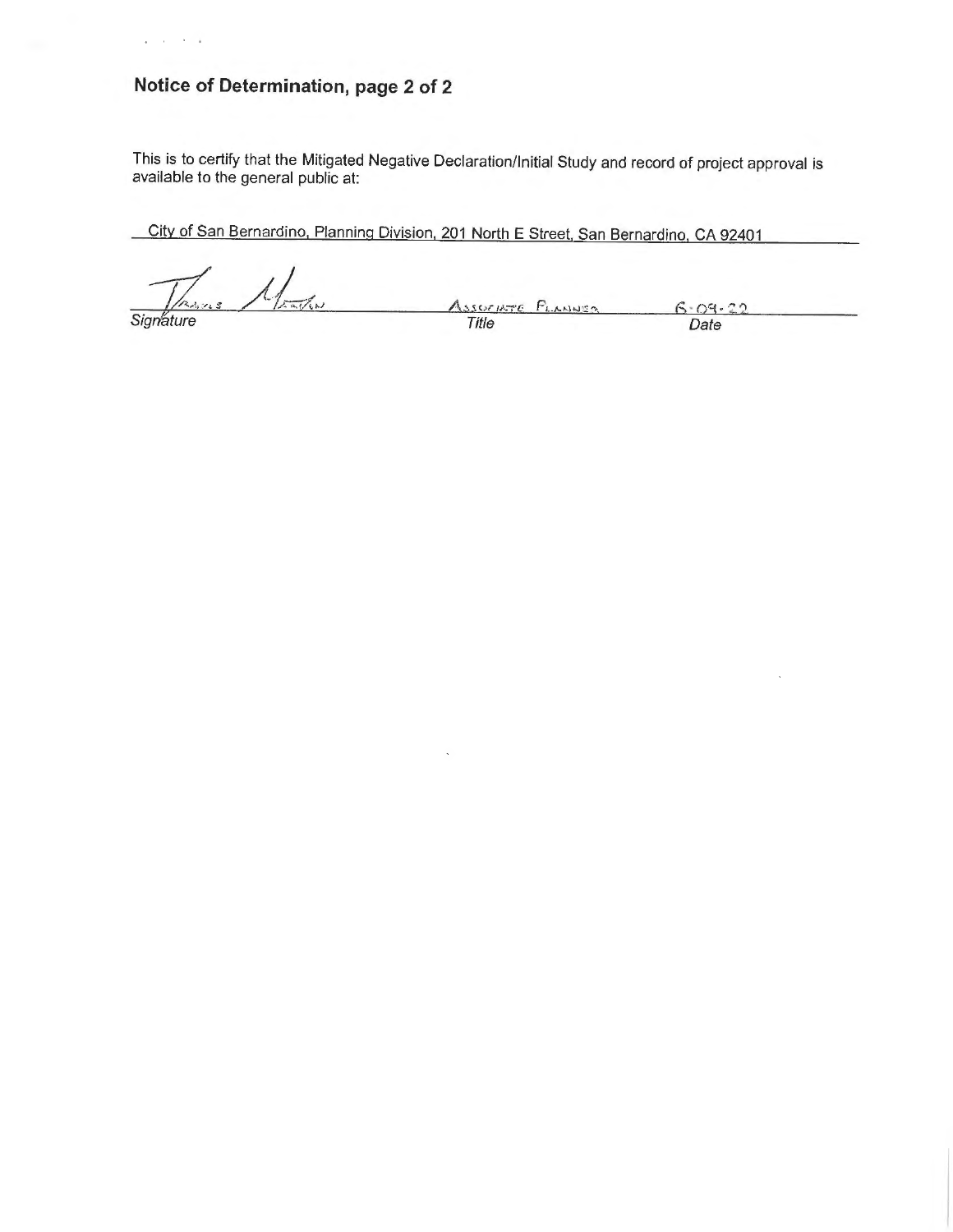| State of California - Department of Fish and Wildlife |
|-------------------------------------------------------|
| 2022 ENVIRONMENTAL DOCUMENT FILING FEE                |
| <b>CASH RECEIPT</b>                                   |

 $\mathfrak{c}$ 

DFW 753.5a (REV. 01/01/22) Previously DFG 753.5a SEE INSTRUCTIONS ON REVERSE. TYPE OR PRINT CLEARLY.<br>LEAD AGENCY LEAD AGENCY EMAIL City of San Bernardino COUNTY/STATE AGENCY OF FILING San Bernardino -\_J PROJECT TITLE **Print StartOver Save** RECEIPT NUMBER:  $36 - 06/08/2022 - 402$ STATE CLEARINGHOUSE NUMBER (If applicable) 2022040573 **DATE** 06/08/2022 DOCUMENT NUMBER San Bernardino Municipal Water Department Water Facilities Relocation Project

| PROJECT APPLICANT NAME                                                               |                                                                  |                                         | <b>PROJECT APPLICANT EMAIL</b> |                        | PHONE NUMBER<br>$(909)$ 384-5313 |  |
|--------------------------------------------------------------------------------------|------------------------------------------------------------------|-----------------------------------------|--------------------------------|------------------------|----------------------------------|--|
| City of San Bernardino                                                               |                                                                  |                                         |                                |                        |                                  |  |
| PROJECT APPLICANT ADDRESS                                                            |                                                                  | <b>CITY</b>                             | <b>STATE</b>                   | ZIP CODE               |                                  |  |
| 201 North E Street                                                                   |                                                                  | San Bernardino                          | CA                             |                        | 92401                            |  |
| PROJECT APPLICANT (Check appropriate box)                                            |                                                                  |                                         |                                |                        |                                  |  |
| √ Local Public Agency                                                                | <b>School District</b>                                           | Other Special District                  |                                | State Agency           | <b>Private Entity</b>            |  |
| <b>CHECK APPLICABLE FEES:</b>                                                        |                                                                  |                                         |                                |                        |                                  |  |
| Environmental Impact Report (EIR)                                                    |                                                                  |                                         | \$3,539.25                     | <u> The Common Sta</u> | 0.00                             |  |
| Mitigated/Negative Declaration (MND)(ND)<br>M                                        |                                                                  |                                         | \$2,548.00                     | $\sim$                 | 2,548.00                         |  |
| Certified Regulatory Program (CRP) document - payment due directly to CDFW           |                                                                  |                                         | \$1,203.25                     | S.                     | 0.00                             |  |
| $\Box$ Notice of Exemption (attach)<br>□ CDFW No Effect Determination (attach)       | Fee previously paid (attach previously issued cash receipt copy) |                                         |                                |                        |                                  |  |
| □ Water Right Application or Petition Fee (State Water Resources Control Board only) |                                                                  |                                         | \$850.00                       |                        | 0.00                             |  |
| ⊻<br>County documentary handling fee                                                 |                                                                  |                                         |                                |                        | 50.00                            |  |
| Other<br>П                                                                           |                                                                  |                                         | \$                             |                        |                                  |  |
| <b>PAYMENT METHOD:</b>                                                               |                                                                  |                                         |                                |                        |                                  |  |
| $\Box$ Cash<br>$\Box$ Credit                                                         | $\Box$ Check<br>П.<br>Other<br>#3074                             |                                         | <b>TOTAL RECEIVED</b>          |                        | 2,598.00                         |  |
| SIGNATURE                                                                            |                                                                  | AGENCY OF FILING PRINTED NAME AND TITLE |                                |                        |                                  |  |
|                                                                                      |                                                                  | Debra LuBrant-Contreras, Deputy Clerk   |                                |                        |                                  |  |